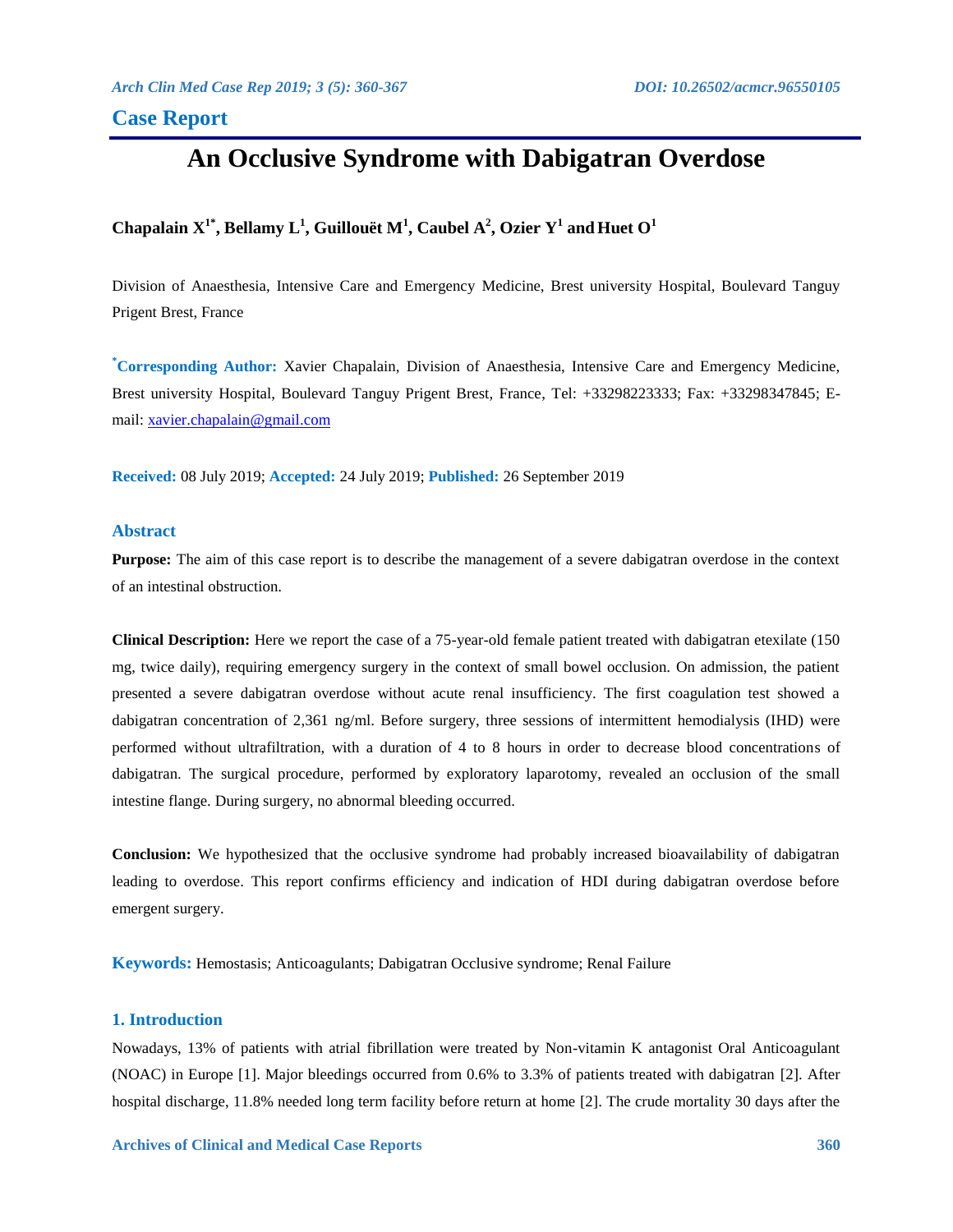onset of major bleeding was 10% [2]. Until 2016, absence of antidote for dabigatran reversal was a major issue for patients treated by dabigatran in case of major bleeding or emergency surgery. In 2013, Working group on Perioperative Hemostasis proposed a strategy based on the analysis of specific dosage of dabigatran when the specific assays are available or on routine haemostasis tests [3]. Therefore, dabigatran is the only NOAC that can be dialyzed [4]. Except case series, no specific guidelines of renal replacement therapy (RRT) has been defined in this context and no prospective studies showing effectiveness before an urgent surgical procedure has been published [5]. In 2016, arrival of a specific antidote of dabigatran (Idarucizumab, Praxbind® ) modified hemostatic management in case of emergent surgery or major bleedings [6]. Nowadays, all dabigatran overdose reported occurred in case of acute kidney injury (AKI) [5]. Here, we reported a case of a massive dabigatran overdose (2,361 ng/ml) which occurred in context of intestinal occlusion without AKI.

### **2. Case Description**

A 75-year-old female patient, 50 kg, treated by Dabigatran (150 mg, twice daily) and Flecaïnide acetate for atrial fibrillation with a CHADS VASC score of 3, was admitted in the emergency department for an occlusive syndrome lasting for 5 days. Her past medical history included atrial fibrillation, chronic kidney disease with an estimated Glomerular Filtration Rate (eGFR) of 51 ml/min/1.73m<sup>2</sup>, meniere disease, age-related macular disease, stroke, vesicular calculi, left breast cancer (treated by lumpectomy, axillary lymph node resection and radiotherapy) and appendectomy. An abdominopelvic CT scan confirmed the presence of an occlusive syndrome of the small bowel, without sign of ischemia. The results of her laboratory investigations showed a creatinine of 66 µmol/l (eGFR=51 ml/min). The first dosage of dabigatran showed an overdose with concentration of 2,361 ng/ml. Coagulation test reported a prothrombin time (PT) of 28% and an activated Partial Thromboplastin Time (aPTT) ratio of 1.6. These tests were performed 16 hours after the last delivered dose of dabigatran. Being a deferrable surgery and given the significant risk of perioperative bleeding complications, it was decided to postpone the surgery until a dabigatran dosage close to 30 ng/ml was reached. No specific antidote was available at that time. In order to decrease blood dabigatran's level, the patient underwent several hemodialysis sessions.

#### **2.1 Preoperative management**

Three sessions of intermittent hemodialysis (IHD) were performed without ultrafiltration, with a duration of 4 to 8 hours (two sessions IHD 4h and one session 8h) at a flow rate from 5 to 6 ml/kg/min (or 250 to 300 ml/min). The patient received six fresh frozen plasma (FFP) associated with 2,000 IU (40 IU/kg) of non activated prothrombin complex concentrates (PCC, octaplex®, Octapharma). Iterative measurements of dabigatran were made as well as regular dosage of haemostasis parameters (as shown in Figure 1 and Table 1). At day 2, the patient presented an alteration of her clinical state with the occurrence of a septic shock. She was treated accordingly to the international recommendations [7]. Therefore, emergency surgery was decided despite the potential risk of bleeding complications. Before surgery, the concentration of dabigatran was 127 ng/ml, leading to the administration of nonactivated PCC at the dose of 1,000 IU (20 IU/kg) despite no clinical bleeding.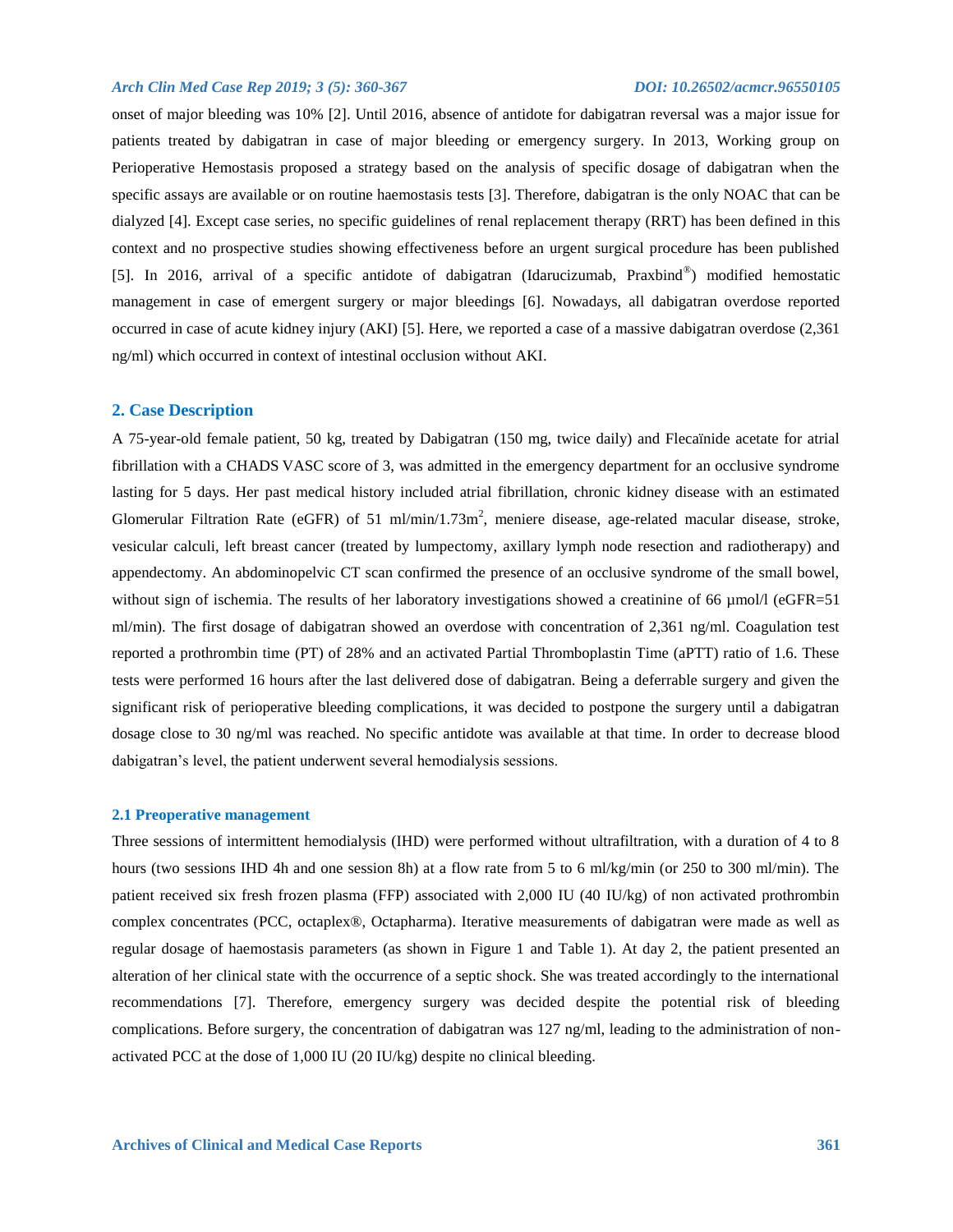

**Figure 1:** Evolution of coagulation parameters (PT, aPTT) and dabigatran concentration during the first 5 days in ICU. On the top, Evolution of PT (continuous grey line, %). In the middle, evolution of aPTT (black doted line, seconds). In the lower part, evolution of dabigatran concentration (grey doted line, ng/ml, logarithmic scale), theoretical hemostatic threshold of 30 ng/ml was represented in black doted line. PCC (prothrombin complex concentrate), aPTT (activated Partial Thromboplastin Time), PT (Pro Thrombin time), HDI (Hemodialysis), ES (Emergent Surgery time).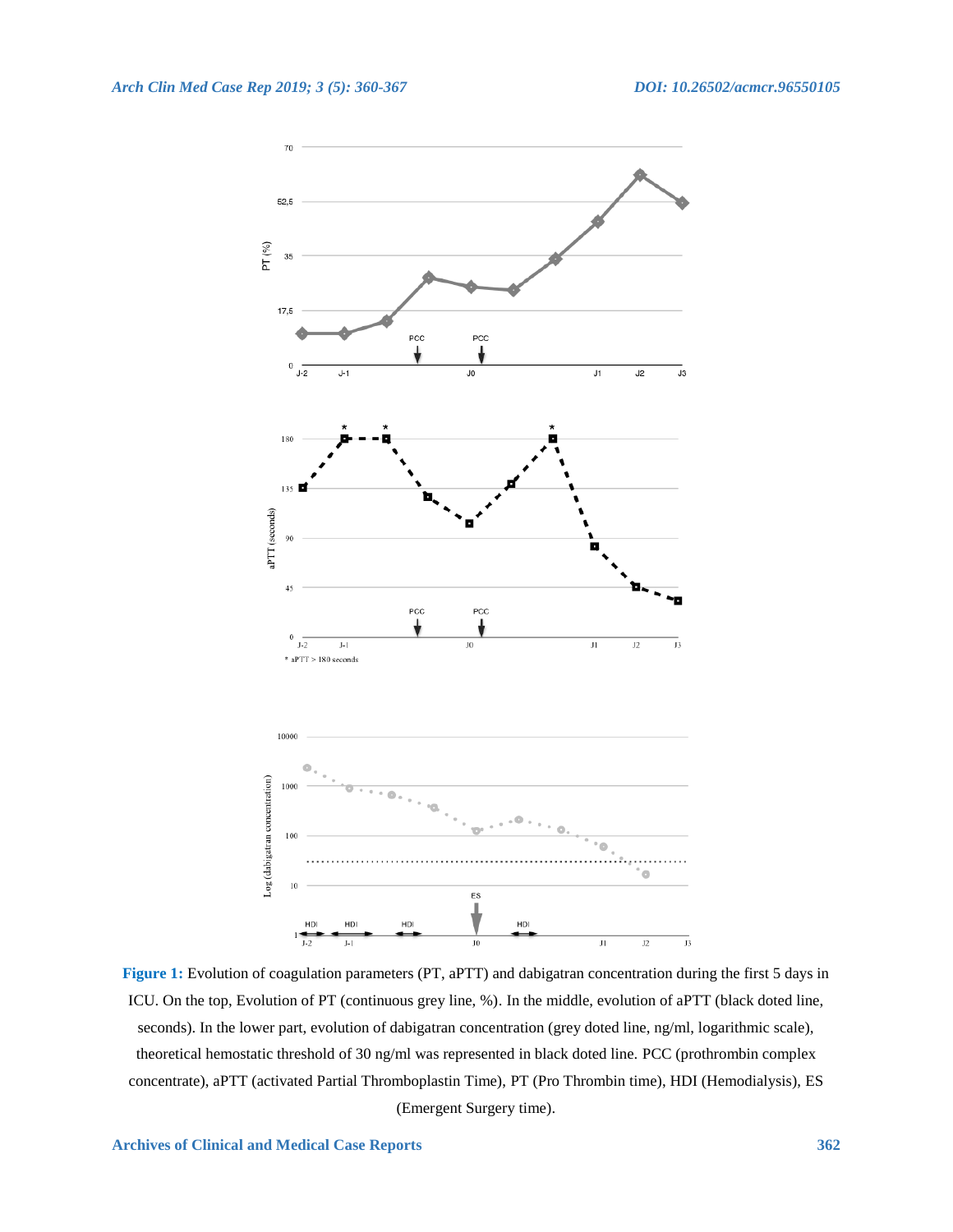|                    | $J-2(17h)$ | $J-1$ (8h, 12h, 17h) |      |       | J0(6h, 12h, 23h) |     |       | J1(6h) | J2(6h) | J3(6h)   |
|--------------------|------------|----------------------|------|-------|------------------|-----|-------|--------|--------|----------|
| $PT(\%)$           | 10         | 10                   | 14   | 28    | 25               | 24  | 34    | 46     | 61     | 52       |
| aPTT (seconds)     | 135,4      | >180                 | >180 | 127   | 103,2            | 139 | >180  | 82,5   | 45,6   | 33       |
| dabigatran (ng/ml) | 2361       | 914                  | 670  | 371,5 | 127              | 213 | 133,6 | 61     | 16.9   | $\theta$ |

**Table 1**: Evolution of coagulation tests (PT, aPTT) and dabigatran concentration.

## **2.2 Intraoperative management**

The surgical procedure, performed by exploratory laparotomy, revealed an occlusion of the small intestine flange with ischemic suffering, but no necrosis, therefore bowel resection was not performed. No sign of peritonitis was found. During surgery, no abnormal bleeding occurred.

#### **2.3 Postoperative management**

After surgery, a rebound of dabigatran level was observed from 127 to 213 ng/ml. Another hemodialysis session of 4 hours was performed with an output of 6 ml/kg. It allowed to reduce dabigatran concentration to a level of 16.9 ng/ml. Then, clinical evolution became favorable and the patient left ICU at day five after surgery.

#### **3. Discussion**

Dabigatran is a pro-drug, dabigatran etexilate, which specifically inhibit thrombin generation. The bioavailability of dabigatran is encrypted between 6 and 7.2%. Its intestinal absorption is rapid. Then, dabigatran is converted to the active form by enterocytic, plasma and liver esterases. Following oral administration of 200 mg of dabigatran etexilate, the peak concentration was measured at 244.4 +/- 56.8 ng/ml [8]. Nearly 80% of dabigatran is excreted non metabolised by the kidney. Dabigatran's half-lives ranged are from 12 to 17 hours for patients with a normal renal function (eGFR > 80 ml/min/1.73m<sup>2</sup>) [9].

#### **3.1 How this dabigatran overdose can be explained?**

Main risk factors of dabigatran overdose are: age  $(575 \text{ years})$ , acute kidney injury  $(AKI)$ , low body weight, pharmacodynamics interactions (especially P glycoprotein inhibitors or inducers) and disease with special hemorrhagic risks (congenital or acquired coagulation disorders, thrombocytopenia) [10].

Renal function is the principal determinant of dabigatran plasma concentration but this relationship is not linear. Liesenfeld and al. demonstrated that decreasing creatinine clearance from 100 ml/min to 80 ml/min and from 50 to 30 ml/min respectively increased dabigatran concentration by 11% and 50% [11]. All dabigatran overdose and dabigatran-associated bleeding case series reported an acute renal insufficiency as the main risk factor [5]. These results are reinforced by large randomized controlled trials which compared dabigatran and warfarin. In a pooled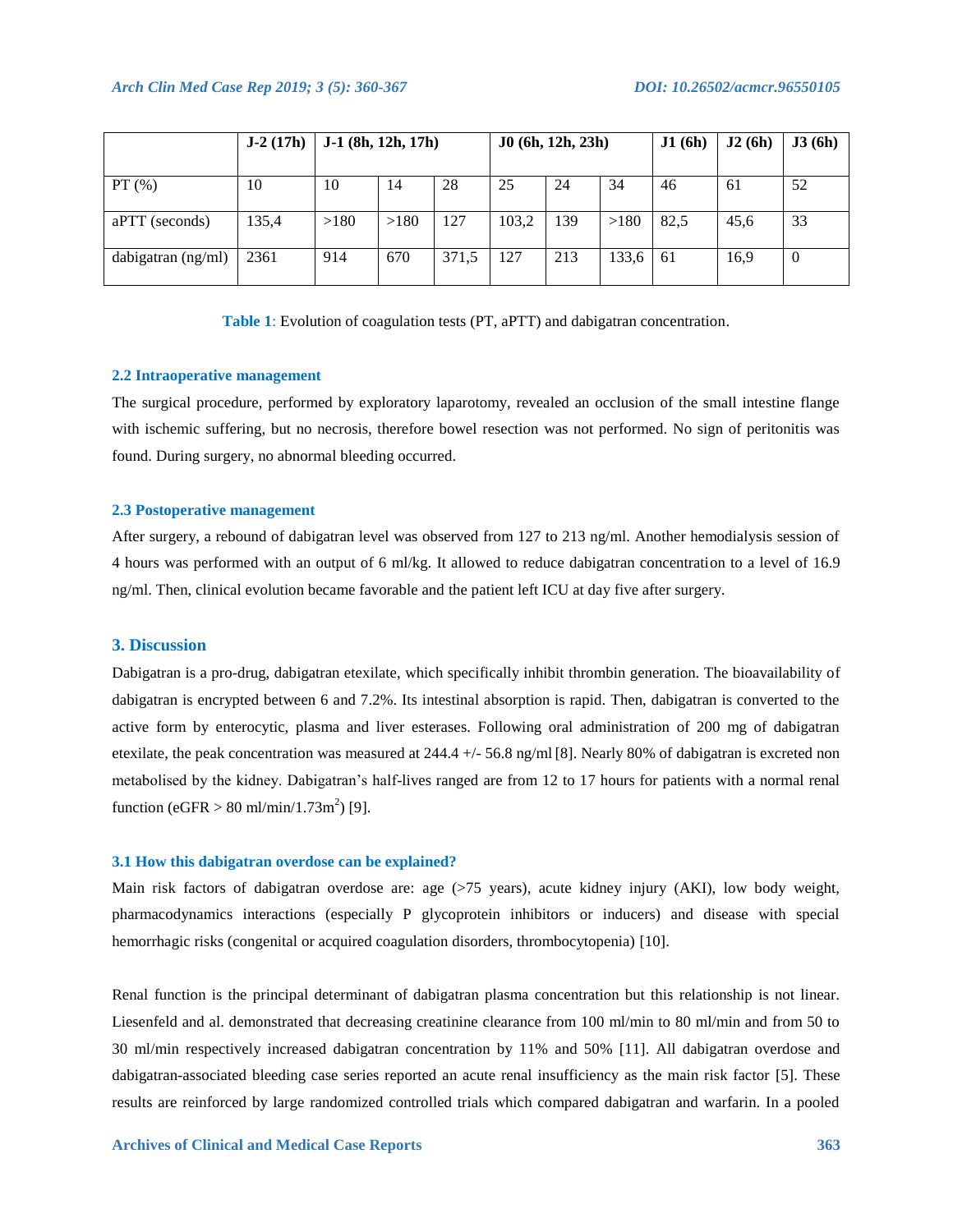analysis from 5 large randomized controlled trial, Majeed and al. reported more major bleedings for patients with a significantly lower estimated glomerular filtration rate (mean eGFR=53 ml/min/1.73m<sup>2</sup>) and receiving dabigatran [2]. Recently, the Heart Rhythm Association underlined that estimated dabigatran half-lives increases respectively up to 17 hours and 19 hours respectively for patients with eGFR ranged from 50 to 80 ml/min/1.73m<sup>2</sup> and 30 to 50 ml/min/1.73m<sup>2</sup> [9]. FDA approved the use of dabigatran (150 mg, twice daily) for patients with eGFR  $>$  30  $m/min/1.73m<sup>2</sup>$  [12]. However this can not explain the Dabigatran overdose observed in our case report as the first dabigatran dosage revealed a massive overdose (up to 25-time normal range) without the presence of an acute kidney injury. On ICU admission, baseline eGFR was calculated at 51 ml/min/1.73m<sup>2</sup>, which was her usual creatinine clearance. As for intentional intoxication (up to 11,25 g of dabigatran, corresponding on 75 pills), ones reported in literature a plasmatic concentration less elevated (970 ng/ml) than those measured in our case [13]. We hypothesized that progressive intestinal accumulation of dabigatran during the occlusive syndrome had probably increased its bioavailability leading to overdose. Moreover, the inflammation of intestinal walls may have increased dabigatran absorption. In pharmacokinetics and pharmacodynamics studies, an inceased dabigatran frequency of administration increased the dabigatran plasmatic concentration [14]. Therefore, intestinal absorption of dabigatran does not saturate. To our knowledge, no previous report describes a potential link between intestinal occlusion and severe dabigatran overdose.

#### **3.2 Use of renal dialysis during dabigatran overdose**

Hemodialysis and broadly renal filtration is suggested by French experts in case of dabigatran overdose [3]. Case reports in literature mentioned a preference for hemodialysis (HDI) than hemofiltration (CVVH, continuous veno venous hemofiltration). In our case, hemodialysis was rapidly effective with a 2/3 decrease of dabigatran concentration, after one session, in less than 24 hours (2361 ng/ml to 914 ng/ml). This was more effective than previous reports on the subject [15, 16]. This different kinetics can be explained by the hemodialyser's membrane used in our case and also by length of sessions[11].

A solution to optimize dabigatran elimination in this situation might be to increase the length of the sessions rather than blood flow rate. Indeed, the doubling of blood flow rate from 200 ml/min to 400 ml/min have only a small impact on clearance of dabigatran in terminal renal insufficiency (increase in clearance of 30% lead to a reduction in plasma concentration of 8%) [17].

We also observed a substantial rebound after HDI sessions as dabigatran concentration increased from 127 ng/ml to 213 ng/ml, just after the surgery. This rebound was reported in several observations [15, 17]. The use of CVVH in addition to HDI with patients presenting a rebound effect has been suggested. Recently, Chai-Adisaksopha et al. published a systematic review about hemodialysis for dabigatran removal which include 22 studies [18]. Before renal replacement therapy (RRT), the median dabigatran concentration measurement was 315 ng/ml. After RRT, the plasma dabigatran concentrations were reduced by 33 to 99%. A median concentration rebound of 33,5% was observed (18-82%), occurred 20 minutes to 12 hours after RRT [18].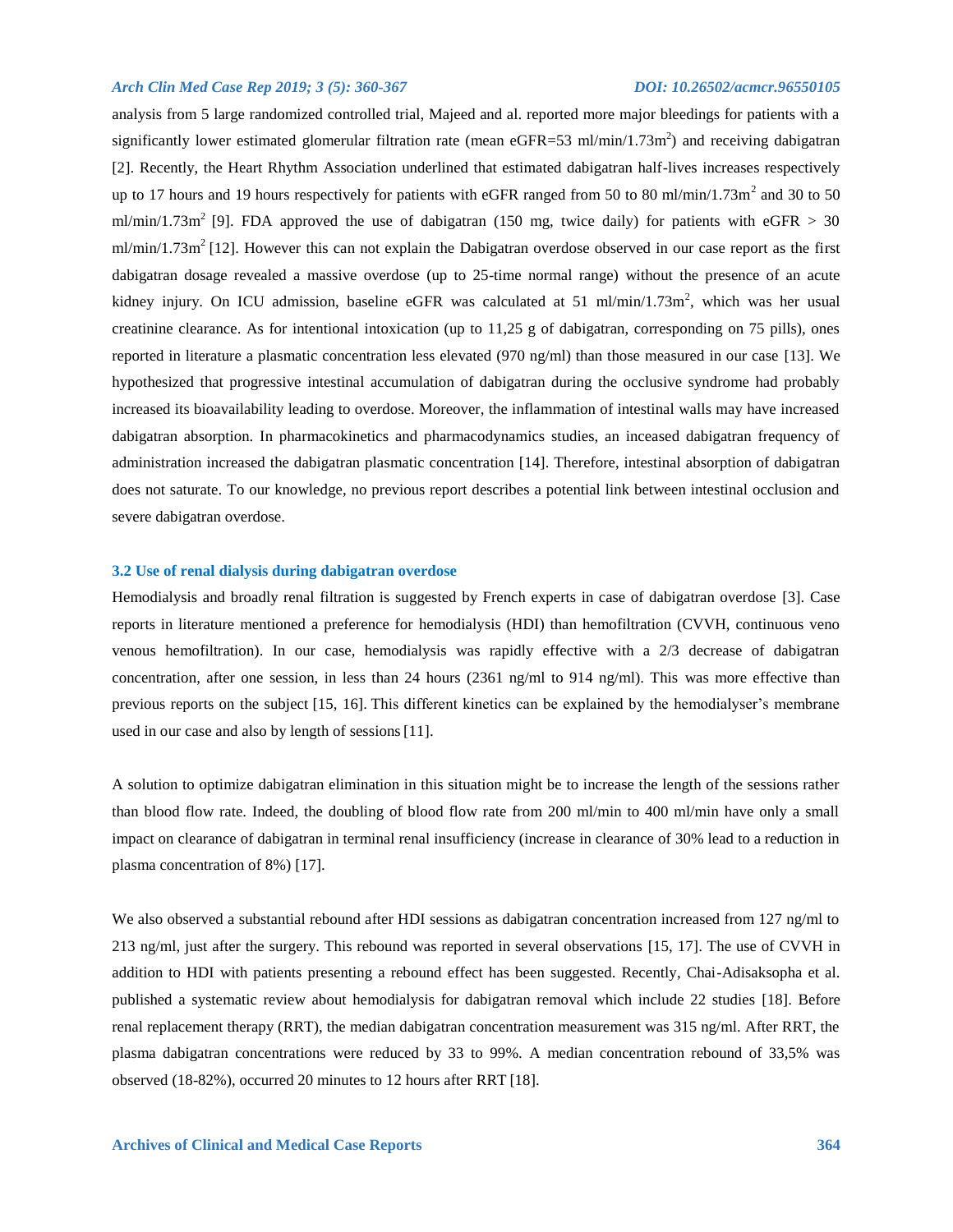#### **3.3 Can we antagonize dabigatran?**

In our case, hemostasis tests cannot well predict the risk of a hemorrhagic event. Currently, it is proposed in case of surgical emergency to measure serum concentrations of dabigatran and a concentration below 30 ng/ml is considered to be safe. However, in our case report, despite a concentration well above 30 ng/ml, no significant bleeding occurred during surgery [3]. Thus, the occurrence of bleeding complications is not strictly related to dabigatran blood levels. This report strikes the fact that no standard hemostasis test is currently sensitive enough to judge the effectiveness of a PCC administration in this context.

Since 2016, arrival of a specific antidote to dabigatran (aDabi-Fab idarucizumab) may change our practices in the future [19]. In 2017, Pollack et al. demonstrated that idarucizumab reversed rapidly and safely effect of dabigatran in case of uncontrolled bleeding or emergency surgery [20]. One dose of Idarucizumab (5 g) costs 1,500 euros and this therapeutic are not available in all institutions. Then, efficacy and cost-effectiveness of Idarucizumab were never compared to less expansive therapies (like dialysis and CCP). Actually, French institutions approve use of Idarucizumab (PRAXBIND®, Boehringer Ingelheim) in two situations: (i) an emergent surgery which can't delayed more than eight hours, (ii) potential fatal bleeding or occurring in critical area/organs (intracranial bleeding). Updated guidelines recently published recommended the administration of Idarucizumab in case of urgent invasive procedures (with very high risk of hemorrhage or high risk of bleeding if procedure could not be proceed) and severe bleeding (with life threatening and/or functional consequences) [6].

In conclusion, this report describes a severe dabigatran overdose in context of small bowel obstruction. It also confirms the efficiency and indication of HDI during dabigatran overdose. It also points out that the use of PCCs and the FEIBA® remains poorly evaluated in a clinical setting. The choice to defer urgent action to antagonize or accelerate the renal elimination of these drugs in the absence of evidence of bleeding is a difficult decision for which we lack data guide our clinical practice. Idarucizumab is now available and may have changed the care in this particular case.

#### **Implication statement**

Here we report the case of a patient treated with dabigatran etexilate, requiring emergency surgery in the context of an intestinal obstruction. She presented a dabigatran overdose (2,361 ng/ml) without acute kidney injury. It required several sessions of intermittent hemodialysis. We hypothesized that occlusive syndrome had probably increased bioavailability of dabigatran leading to the overdose.

#### **References**

- 1. Proietti M, Laroche C, Opolski G, et al. 'Real-world' atrial fibril-lation management in Europe: observations from the 2-year follow-up of the EURObservational Research Programme-Atrial Fibrillation General Registry Pilot Phase. Europace 19 (2017): 722-733.
- 2. Majeed A, Hwang H-G, Connolly SJ, et al. Man-agement and outcomes of major bleeding during treatment with dabigatran or warfarin. Circulation 128 (2013): 2325-2332.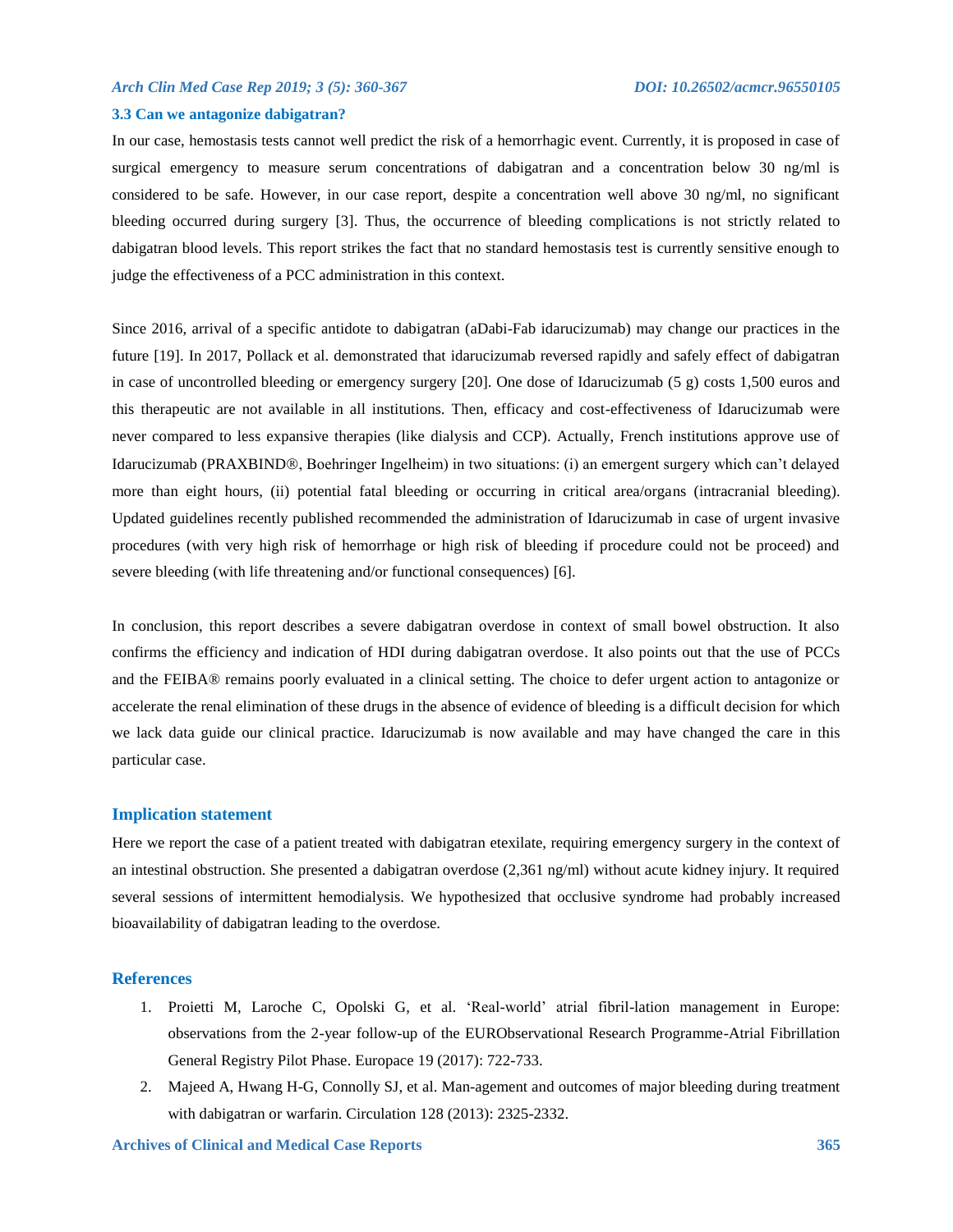- 3. Pernod G, Albaladejo P, Godier A, et al. Management of major bleeding complications and emergency surgery in patients on long-term treatment with direct oral anticoagulants, thrombin or factor-Xa inhibitors. Proposals of the Working Group on Perioperative Haemostasis (GIHP) - March 2013. Ann Fr Anesth Reanim 32 (2013): 691-700.
- 4. Steffel J, Verhamme P, Potpara TS, et al. The 2018 European Heart Rhythm Association Practical Guide on the use of non-vitamin K antagonist oral anticoagulants in patients with atrial fibrillation. Eur Heart J 39 (2018): 1330-1393.
- 5. Sarma A, Rossi JE, Connors JM, et al. Dabigatran Excess: Case Report and Review of the Literature. Cardiol Ther 2 (2013): 111-124.
- 6. Albaladejo P, Pernod G, Godier A, et al. Management of bleeding and emergency invasive procedures in patients on dabigatran: Updated guidelines from the French Working Group on Perioperative Haemostasis (GIHP) - September 2016. Anaesth Crit Care Pain Med 37 (2018): 391-399.
- 7. Rhodes A, Evans LE, Alhazzani W, et al. Surviving Sepsis Campaign: International Guidelines for Management of Sepsis and Septic Shock: 2016. Intensive Care Med (2017).
- 8. Blech S, Ebner T, Ludwig-Schwellinger E, et al. The metabolism and disposition of the oral direct thrombin inhibitor, dabigatran, in humans. Drug Metab Dispos 36 (2008): 386-399.
- 9. Heidbuchel H, Verhamme P, Alings M, et al. Updated European Heart Rhythm Association Practical Guide on the use of non-vitamin K antagonist anticoagulants in patients with non-valvular atrial fibrillation. Europace 17 (2015): 1467-1507.
- 10. Gong IY, Kim RB. Importance of pharmacokinetic profile and variability as determinants of dose and response to dabigatran, rivaroxaban, and apixaban. Can J Cardiol 29 (2013): S24-S33.
- 11. Liesenfeld KH, Staab A, Härtter S, et al. Pharmacometric characterization of dabigatran hemodialysis. Clin Pharmacokinet 52 (2013): 453-462.
- 12. January CT, Wann LS, Alpert JS, et al. 2014 AHA/ACC/HRS guideline for the management of patients with atrial fibrillation: a report of the American College of Cardiology/American Heart Association Task Force on Practice Guidelines and the Heart Rhythm Society. J Am Coll Cardiol 64 (2014): e1-e76.
- 13. Woo JS, Kapadia N, Phanco SE, et al. Positive outcome after intentional overdose of dabigatran. J Med Toxicol 9 (2013): 192-195.
- 14. Stangier J, Rathgen K, Stähle H, et al. The pharmacokinetics, pharmacodynam-ics and tolerability of dabigatran etexilate, a new oral direct thrombin inhibitor, in healthy male subjects. Br J Clin Pharmacol 64 (2007): 292-303.
- 15. Bachellerie B, Ruiz S, Conil J-M, et al. [Patient with acute renal injury presenting dabigatran overdose: Hemodialysis for surgery]. Ann Fr Anesth Reanim 33 (2014): 44-46.
- 16. Khadzhynov D, Wagner F, Formella S, et al. Effective elimination of dabigatran by haemodialysis. A phase I single-centre study in patients with end-stage renal disease. Thromb Haemost 109 (2013): 596-605.
- 17. Singh T, Maw TT, Henry BL, et al. Extracorporeal therapy for dabigatran removal in the treatment of acute bleeding: a single center experience. Clin J Am Soc Nephrol 8 (2013): 1533-1539.